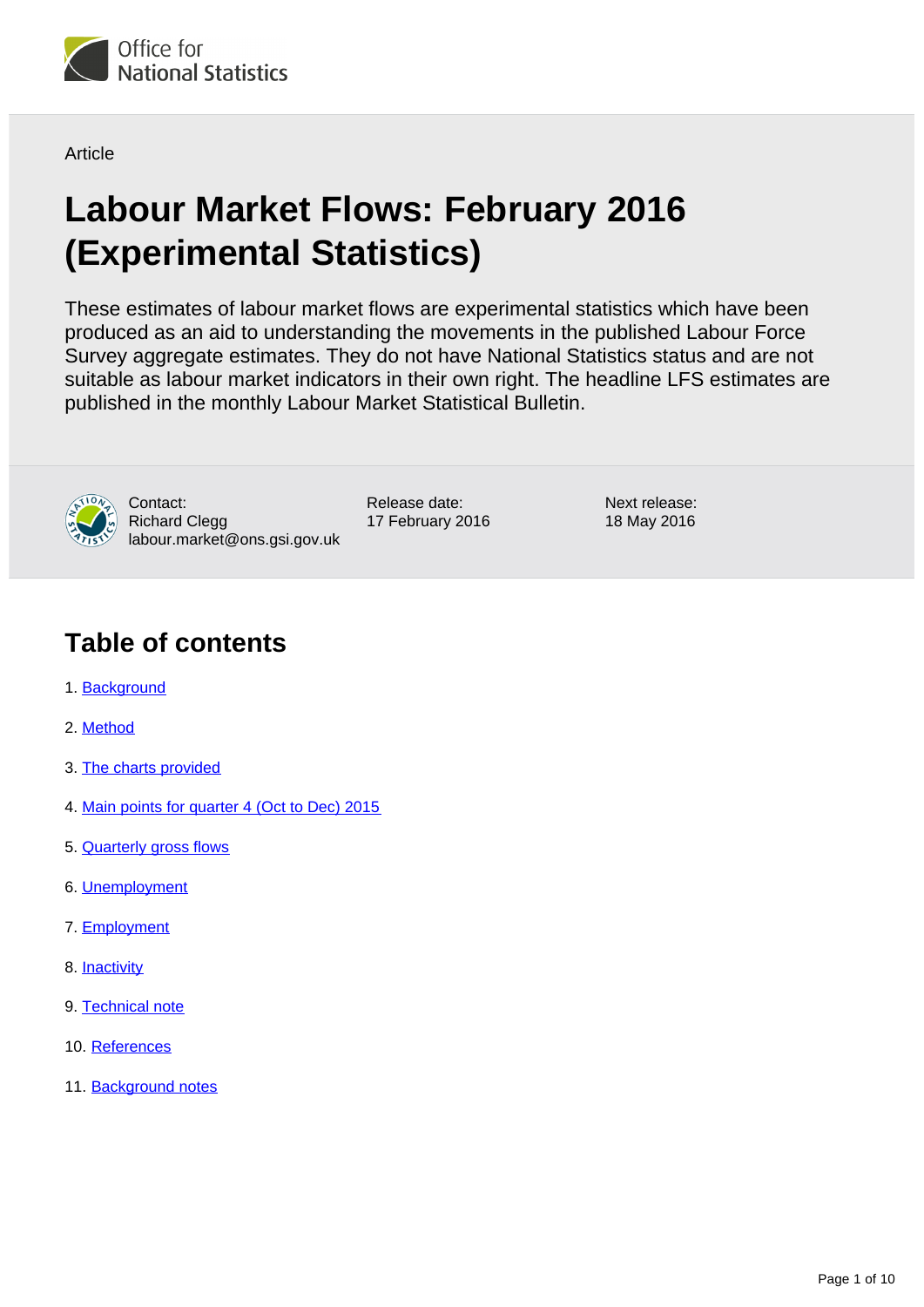# <span id="page-1-0"></span>**1. Background**

In the Labour Force Survey (LFS) respondents are interviewed for 5 consecutive quarters over a 12 month period, with 20% of the sample being replaced at each quarter. This allows for a longitudinal dataset to be created over a limited time interval, where respondents' characteristics can be tracked over their time in the survey.

We publish population-weighted longitudinal datasets for each calendar quarter. These are available for each quarter since 1997 and can be used to analyse changes in labour market characteristics over 2 or 5 quarters. The datasets include "flow" variables, which estimate the size of the movements between the 3 main labour market statuses of employment, unemployment and economic inactivity.

Monitoring changes in the labour market status of respondents to the LFS aids the understanding of the quarterly changes in the levels of employment, unemployment and economic inactivity. These indicators are published as stocks for a given period, with changes expressed as the difference between successive quarters. These quarterly comparisons represent the net changes between the 3 labour market statuses. The underlying gross flows are usually considerably larger and may not correspond with those implied by the net changes. Estimates of the gross flows between the statuses can be derived from the LFS Longitudinal Datasets and are summarised in this note.

# <span id="page-1-1"></span>**2. Method**

There are 2 types of LFS longitudinal datasets: 2-quarter and 5-quarter. These are weighted using the same population estimates as those used in the main quarterly LFS datasets, although the weighting methodology differs (see technical note). Consequently the estimates are broadly consistent with the published aggregates, but not entirely. Also, the datasets are limited to people aged 16 to 64.

Both types of dataset contain a flow variable with 11 categories, with all combinations of employment, unemployment and economic inactivity accounted for, plus 2 categories for those entering and leaving the 16 to 64 population over the quarter. For the purpose of this analysis, those entering or leaving this population are excluded from the measured sample. The stock of the employed, unemployed and inactive at each quarter can therefore be estimated by summing the corresponding flow categories.

For this analysis, the 2-quarter datasets have been used in order to gain some insight into the quarterly changes in the headline published aggregates.

# <span id="page-1-2"></span>**3. The charts provided**

The charts in this article show the estimated gross flows, that is the total inflow or outflow for 16 to 64 employment, unemployment and inactivity from 1 calendar quarter to the next. They are seasonally adjusted. Analysis of the net flows, that is, the difference between the total inflow and outflow, are also included and these are compared with the quarterly changes in the published aggregates, partly to give an indication of the robustness of the flows analysis.

# <span id="page-1-3"></span>**4. Main points for quarter 4 (Oct to Dec) 2015**

The flow from employment to unemployment has increased but remains under 800,000.

The gross flow into employment has increased to its highest level since comparable records began in 2001.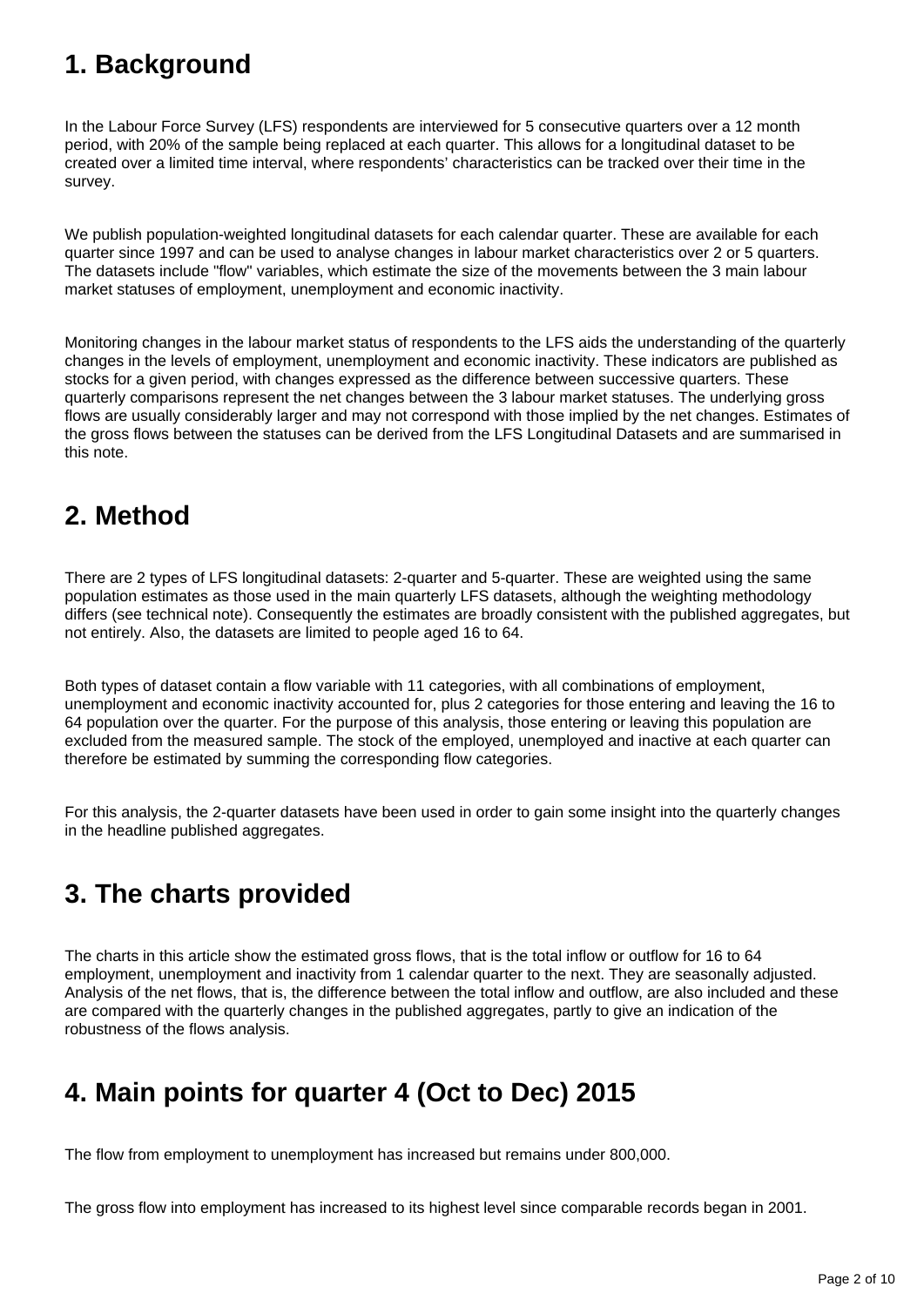The flow into employment from inactivity is at its highest since October to December 2004.

# <span id="page-2-0"></span>**5. Quarterly gross flows**

The diagram shows the gross flow between each economic status between July to September 2015 and October to December 2015. The stocks for each status represent the latter period and are the seasonally adjusted aggregates for people aged 16 to 64.

### **Quarterly Population Flows - October to December 2015**

### **UK, seasonally adjusted (thousands)**



Number of people aged 16-64 (thousands).

## <span id="page-2-1"></span>**6. Unemployment**

An increase in the flow from employment to unemployment has caused the gross flow to unemployment to increase following a decrease last quarter (Figure 1).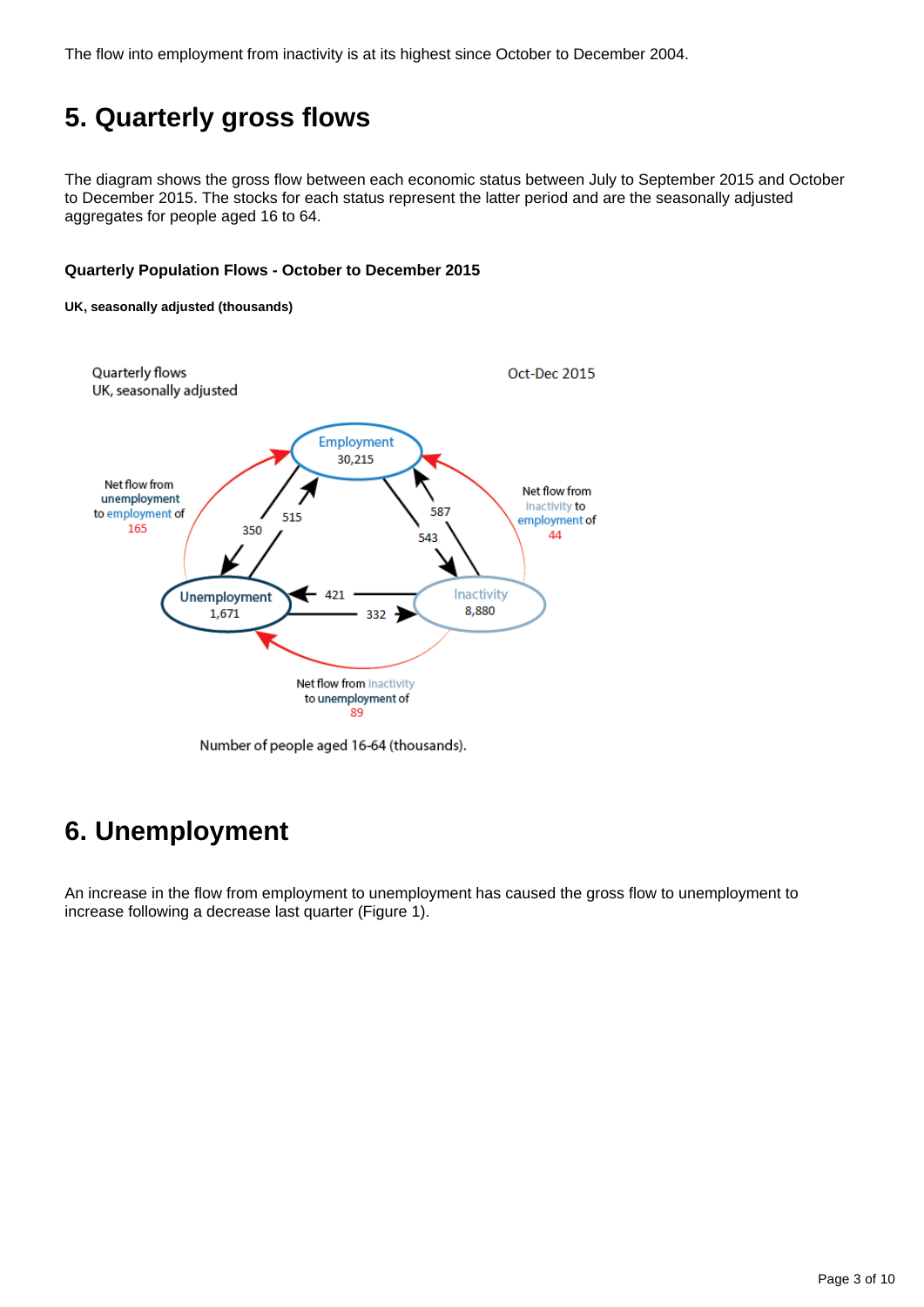### **Figure 1: Inflow to Unemployment, seasonally adjusted (16 to 64), UK**

#### **October to December 2010 and October to December 2015**



#### **Source: Office for National Statistics**

The flows to employment and inactivity (Figure 2) have shown little change over the year.

### **Figure 2: Outflow from Unemployment, seasonally adjusted (16 to 64), UK**





### **Source: Labour Force Survey - Office for National Statistics**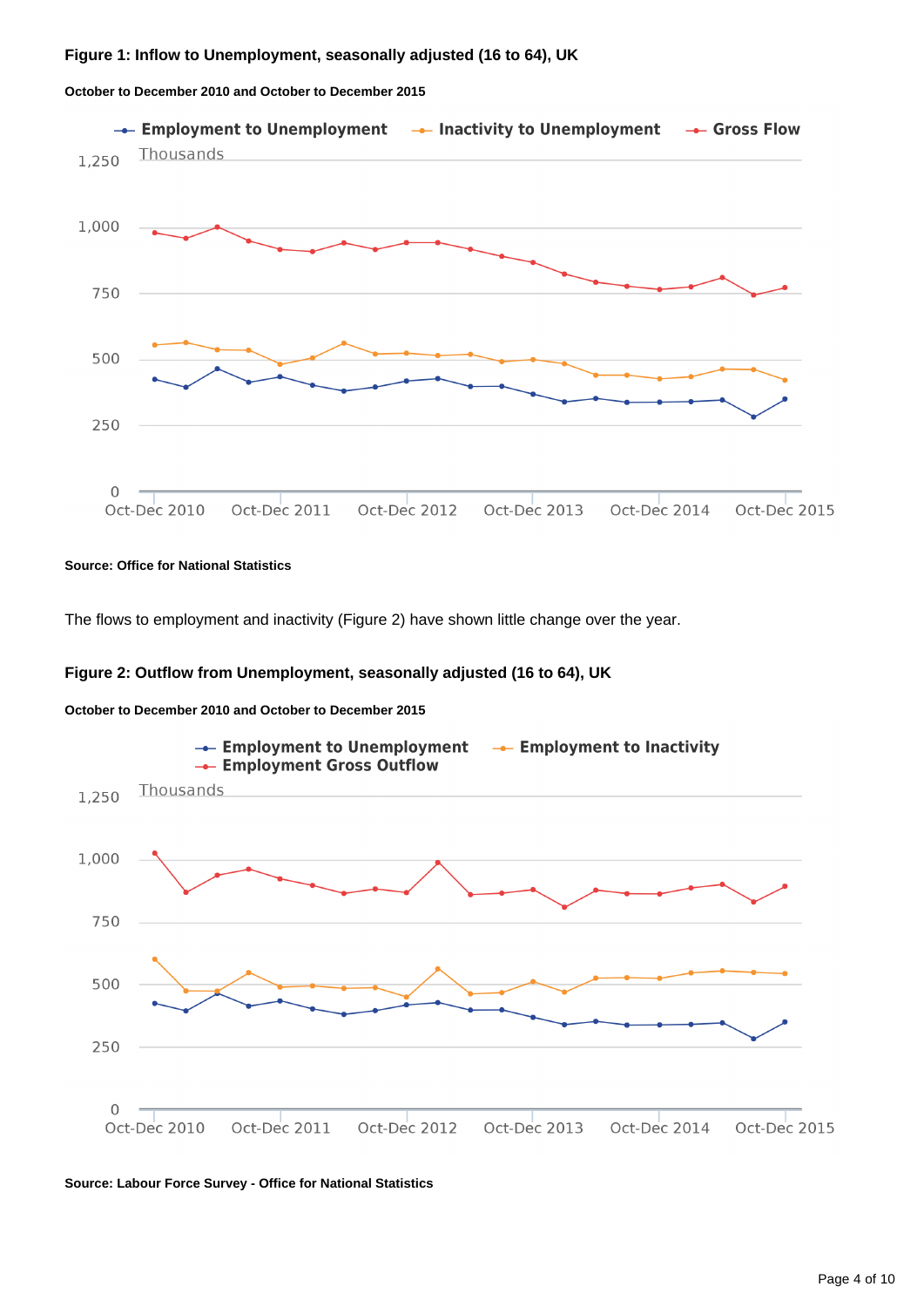Figure 3 shows that the quarterly change in stock and net flow have both increased but remain negative.

### **Figure 3: Unemployment: Net Flow vs Change in Stock, seasonally adjusted (16 to 64), UK**





**Source: Labour Force Survey - Office for National Statistics**

# <span id="page-4-0"></span>**7. Employment**

The flow to employment from inactivity (Figure 4) has increased. The gross flow into employment has increased to its highest level since comparable records began in 2001.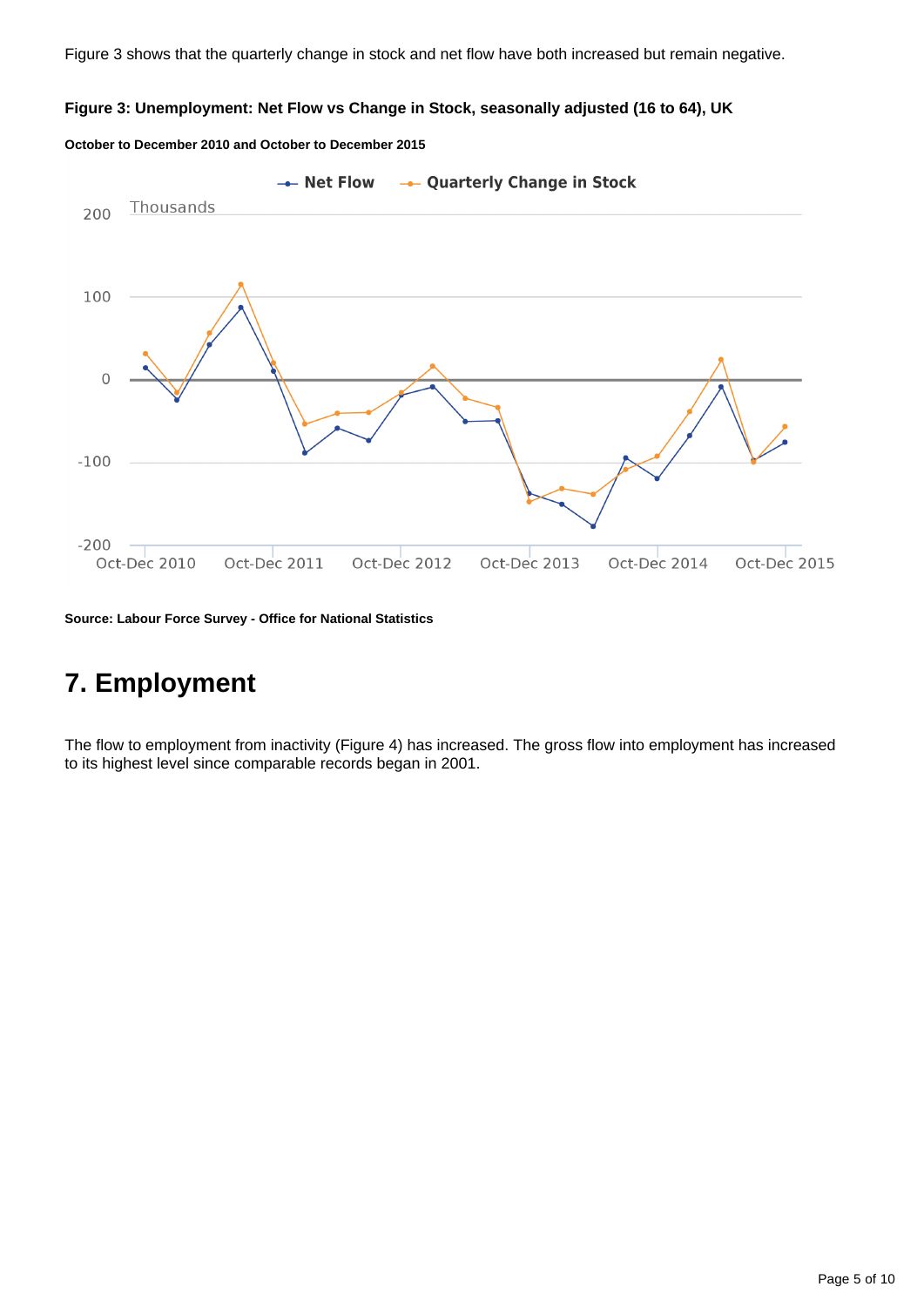



#### **Source: Labour Force Survey - Office for National Statistics**

The flow from employment to inactivity (Figure 5) is flat whereas the flow to unemployment increased after a decrease last quarter.

### **Figure 5: Outflow from Employment - seasonally adjusted (16 to 64), UK**

### **October to December 2010 and October to December 2015**



**Source: Labour Force Survey - Office for National Statistics**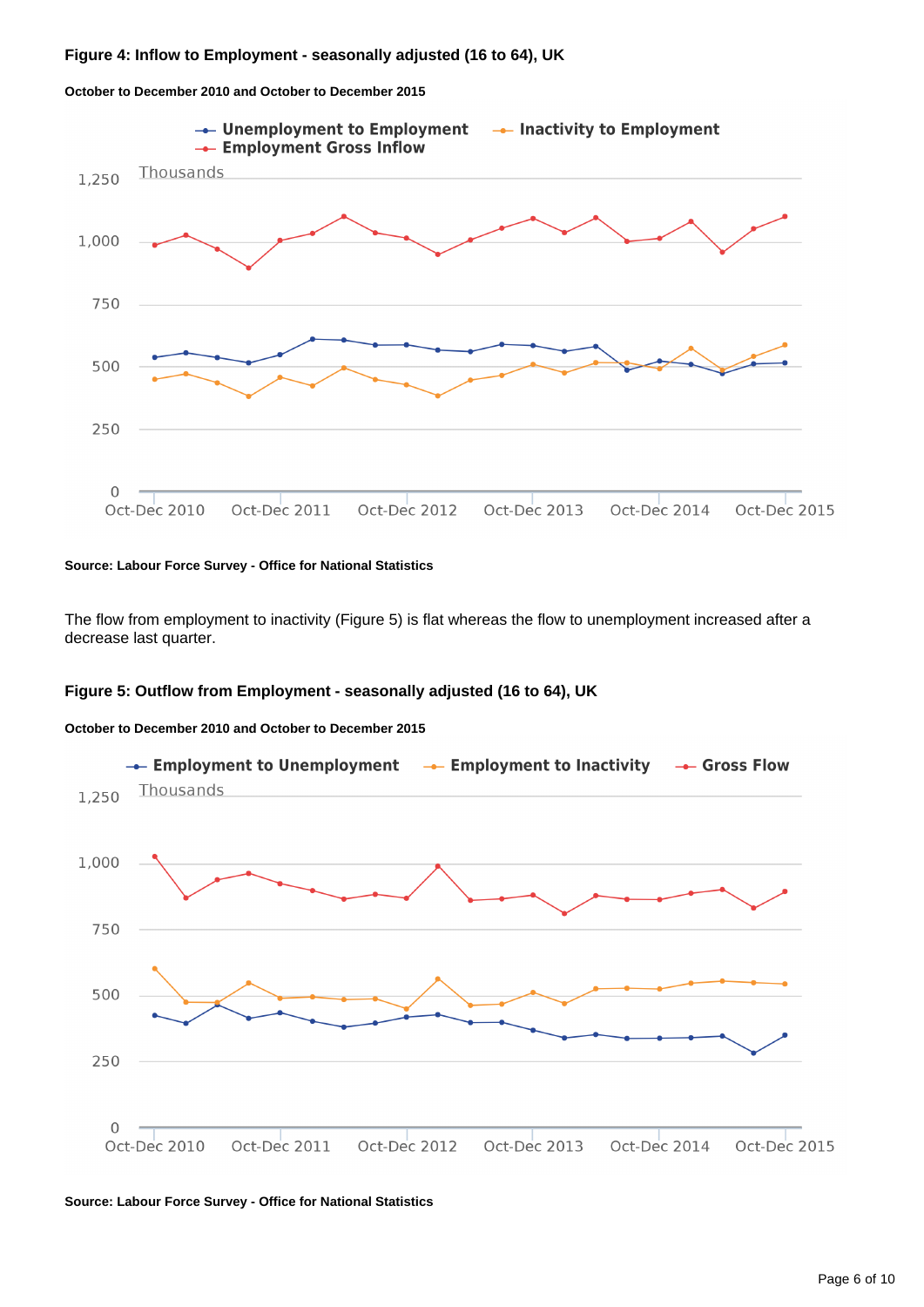The job to job flow (Figure 6), that is, the number of people who remained in employment over the quarter but are in a different job, has decreased over the quarter.

### **Figure 6: Job to Job Flow rate, seasonally adjusted (16 to 69), UK**





**Source: Labour Force Survey - Office for National Statistics**

Figure 7 shows that the net flow has decreased whereas the quarterly change in stock has continued to increase.

### **Figure 7: Employment: Net Flows vs Change in Stock, seasonally adjusted (16 to 64), UK**





**Source: Labour Force Survey - Office for National Statistics**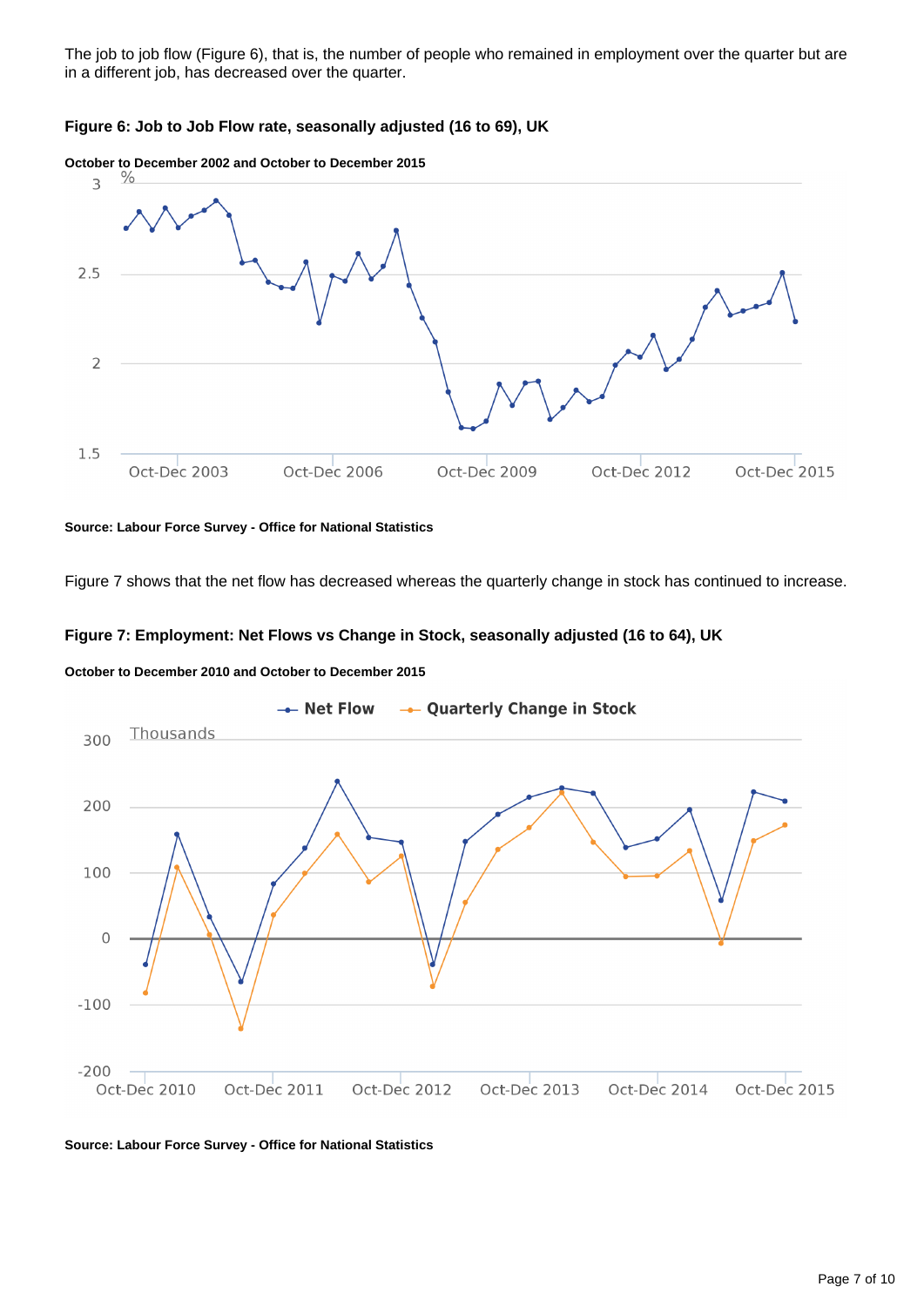# <span id="page-7-0"></span>**8. Inactivity**

The flows from both employment and unemployment into inactivity have shown little change over the last 4 quarters and the gross flow remains flat (Figure 8).

### **Figure 8: Inflow to Inactivity, seasonally adjusted (16 to 64), UK**



#### **October to December 2010 and October to December 2015**

**Source: Labour Force Survey - Office for National Statistics**

The gross flow from inactivity (Figure 9) is unchanged on the quarter with the flows to employment increasing and unemployment decreasing. The flow to employment is at its highest since October to December 2004.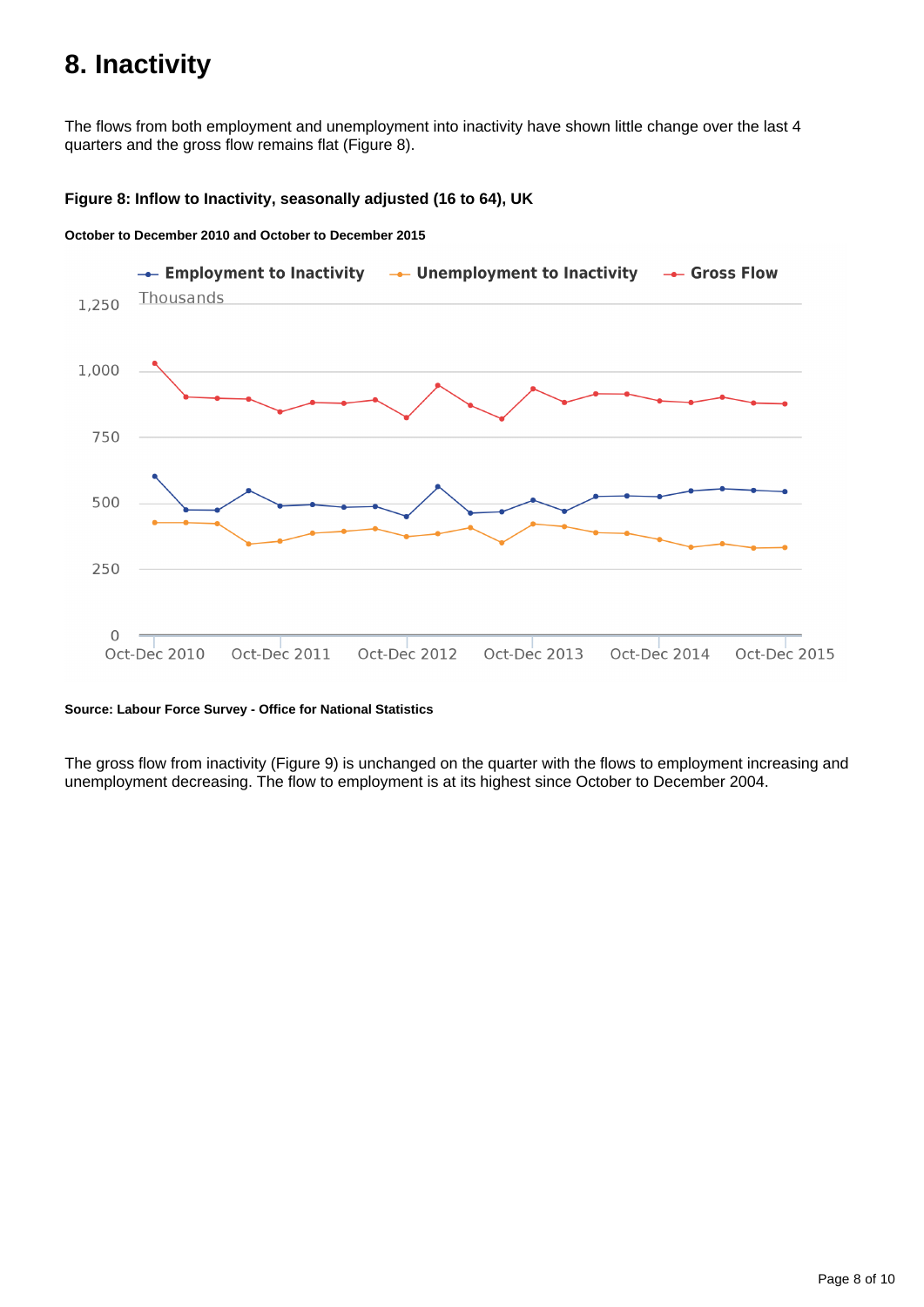### **Figure 9: Outflow from Inactivity, seasonally adjusted (16 to 64), UK**



**October to December 2010 and October to December 2015**

#### **Source: Labour Force Survey - Office for National Statistics**

Figure 10 indicates that the quarterly change in stock and the net flow have decreased and are both negative.

### **Figure 10: Inactivity: Net Flow vs Change in Stock, seasonally adjusted (16 to 64), UK**

### **October to December 2010 and October to December 2015**



### **Source: Labour Force Survey -Office for National Statistics**